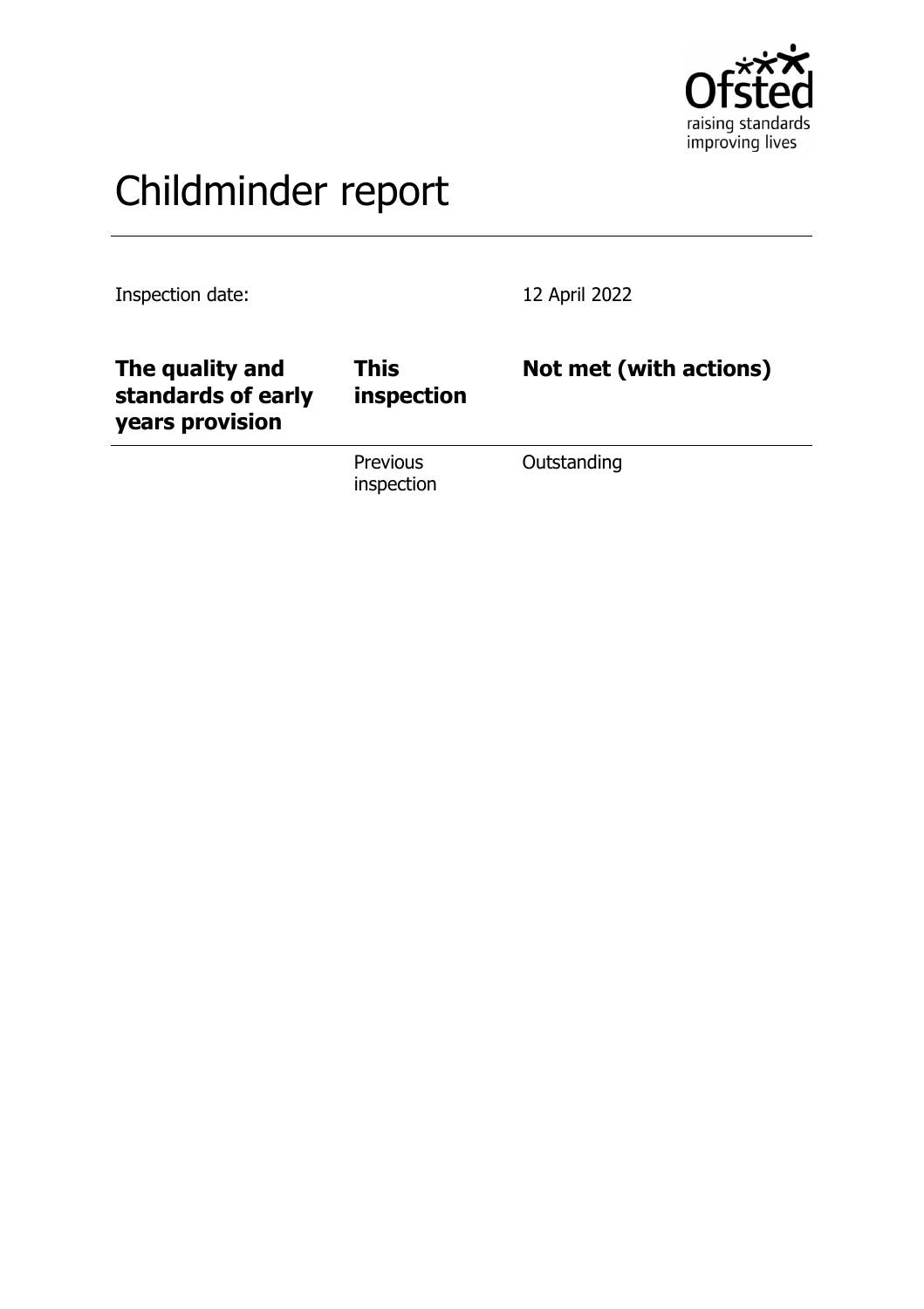

# **Summary of key findings**

#### **This provision does not meet requirements**

- $\blacksquare$  The childminder has failed to obtain and maintain a paediatric first-aid qualification as required.
- $\blacksquare$  The childminder understands the importance of providing an environment that is safe and welcoming, where children will feel valued, secure, confident and form close attachments to her.
- $\blacksquare$  The childminder understands the importance of working in partnership with parents, professionals, and other settings, to support children's learning and development.
- $\blacksquare$  The childminder has good knowledge of safeguarding. She understands the signs that may indicate a child's welfare might be at risk of possible harm. The childminder knows the procedures to follow to report any concerns or allegations to the relevant authorities. She knows the importance of minimising risks to children's well-being, helping to prevent accidents.
- $\blacksquare$  The childminder has a good range of toys and resources to help promote children's learning. She understands the importance of identifying children's starting points and assessing their progress in order to plan and build on what they already know and can do. The childminder clearly explains the two-year-old progress check and how to access additional information to further support children's learning.
- The childminder demonstrates how she intends to encourage children to be independent. For example, to put on their own shoes and coat, developing their self-care skills. The childminder describes how she will support children's physical health and well-being. She shares how she will encourage children to maintain a healthy lifestyle, such as having regular exercise, healthy meals and snacks.
- $\blacksquare$  The childminder describes the importance of supporting children to be respectful of others, regardless of their culture, race, religious belief, gender, abilities, or status. She intends to teach children how to share, listen to others and care for their environment. She understands the importance of supporting children's positive behaviour.

There were no children in the early years age range present when this inspection took place. The findings in this report are based on evidence gathered from discussions with those who care for the children and an inspection of the premises, equipment and relevant documentation. Where there are no early years children present, no judgement is made on the quality of the early years provision as there is no reliable evidence on which to assess its impact on children. The report states whether the provider continues to meet the requirements of registration.

## **What does the setting need to do to improve?**

**To meet the requirements of the early years foundation stage and Childcare Register the provider must:**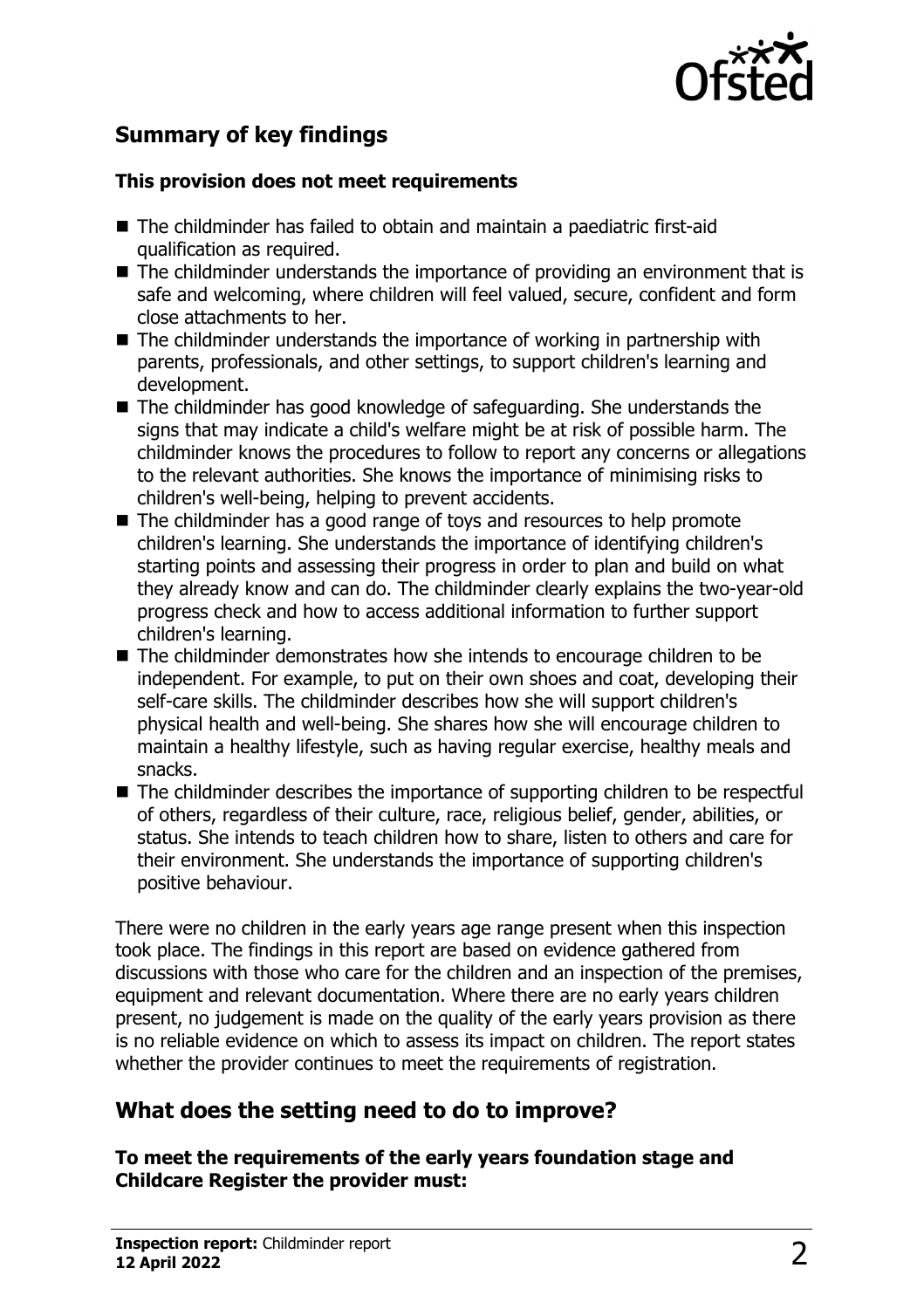

|                                                                            | Due date |
|----------------------------------------------------------------------------|----------|
| obtain and maintain an appropriate first- 30/04/2022<br>aid qualification. |          |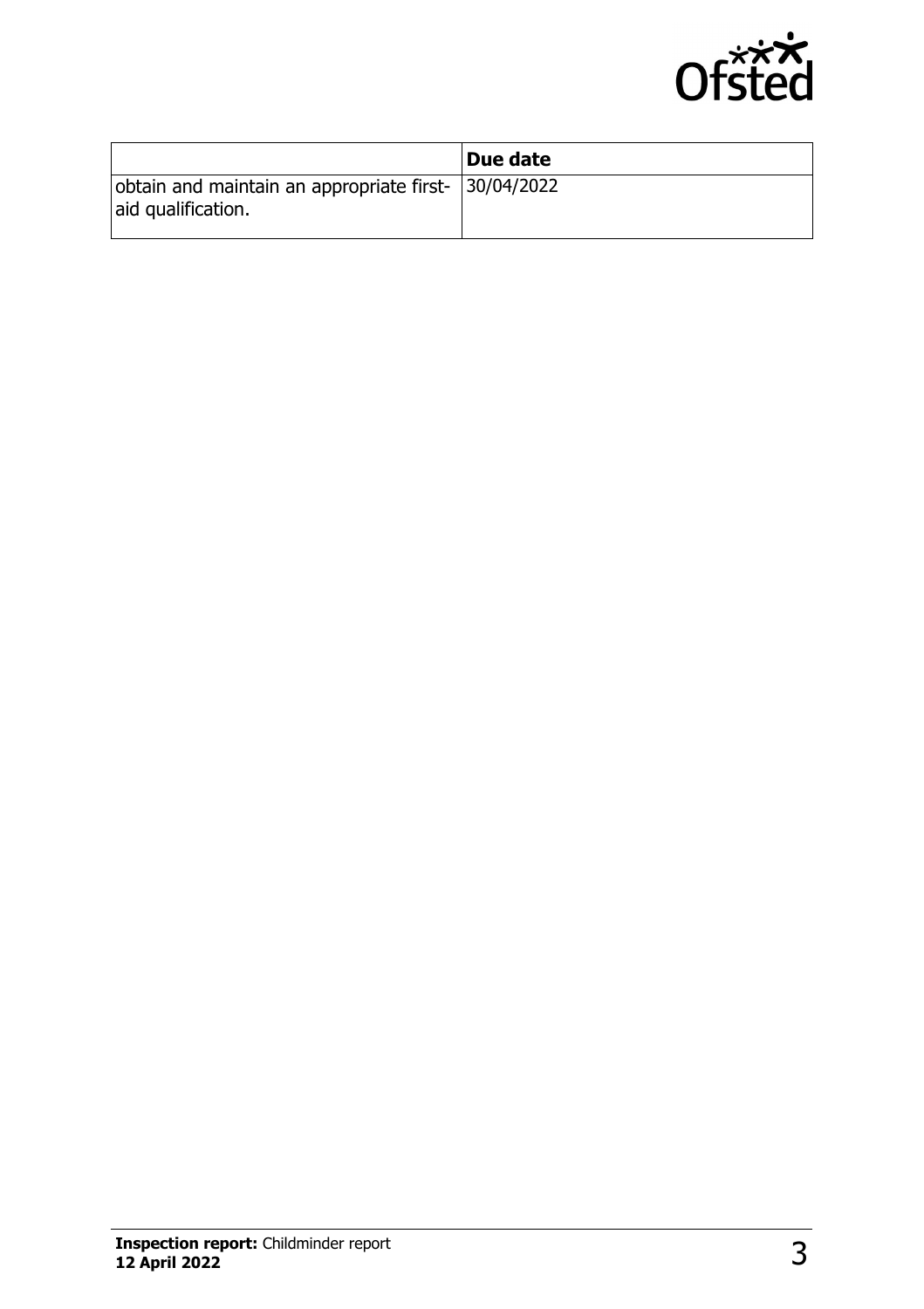

| <b>Setting details</b>                         |                                                                                      |
|------------------------------------------------|--------------------------------------------------------------------------------------|
| Unique reference number                        | EY398463                                                                             |
| <b>Local authority</b>                         | Croydon                                                                              |
| <b>Inspection number</b>                       | 10137866                                                                             |
| <b>Type of provision</b>                       | Childminder                                                                          |
| <b>Registers</b>                               | Early Years Register, Compulsory Childcare<br>Register, Voluntary Childcare Register |
| Day care type                                  | Childminder                                                                          |
| Age range of children at time of<br>inspection | $0$ to $0$                                                                           |
| <b>Total number of places</b>                  | 6                                                                                    |
| Number of children on roll                     | 0                                                                                    |
| Date of previous inspection                    | 6 June 2016                                                                          |

### **Information about this early years setting**

The childminder registered in 2009 and lives in Croydon. The childminder works Monday to Friday from 7.30am until 6pm, all year round. She has a level 3 childcare qualification.

### **Information about this inspection**

#### **Inspector**

Marvet Gayle

#### **Inspection activities**

- This was the first routine inspection the childminder received since the COVID-19 pandemic began. The inspector discussed the impact of the pandemic with the childminder and has taken this into account in their evaluation of the setting.
- $\blacksquare$  The childminder and the inspector viewed the areas of the premises intended to be used for childminding.
- $\blacksquare$  The inspector discussed with the childminder how she intends to deliver the educational programmes for children.
- $\blacksquare$  The inspector discussed with the childminder how she intends to promote children's welfare.
- $\blacksquare$  The inspector looked at, and discussed the necessary documentations with the childminder, including the suitability of all household members and the paediatric first-aid certificate and public liability insurance.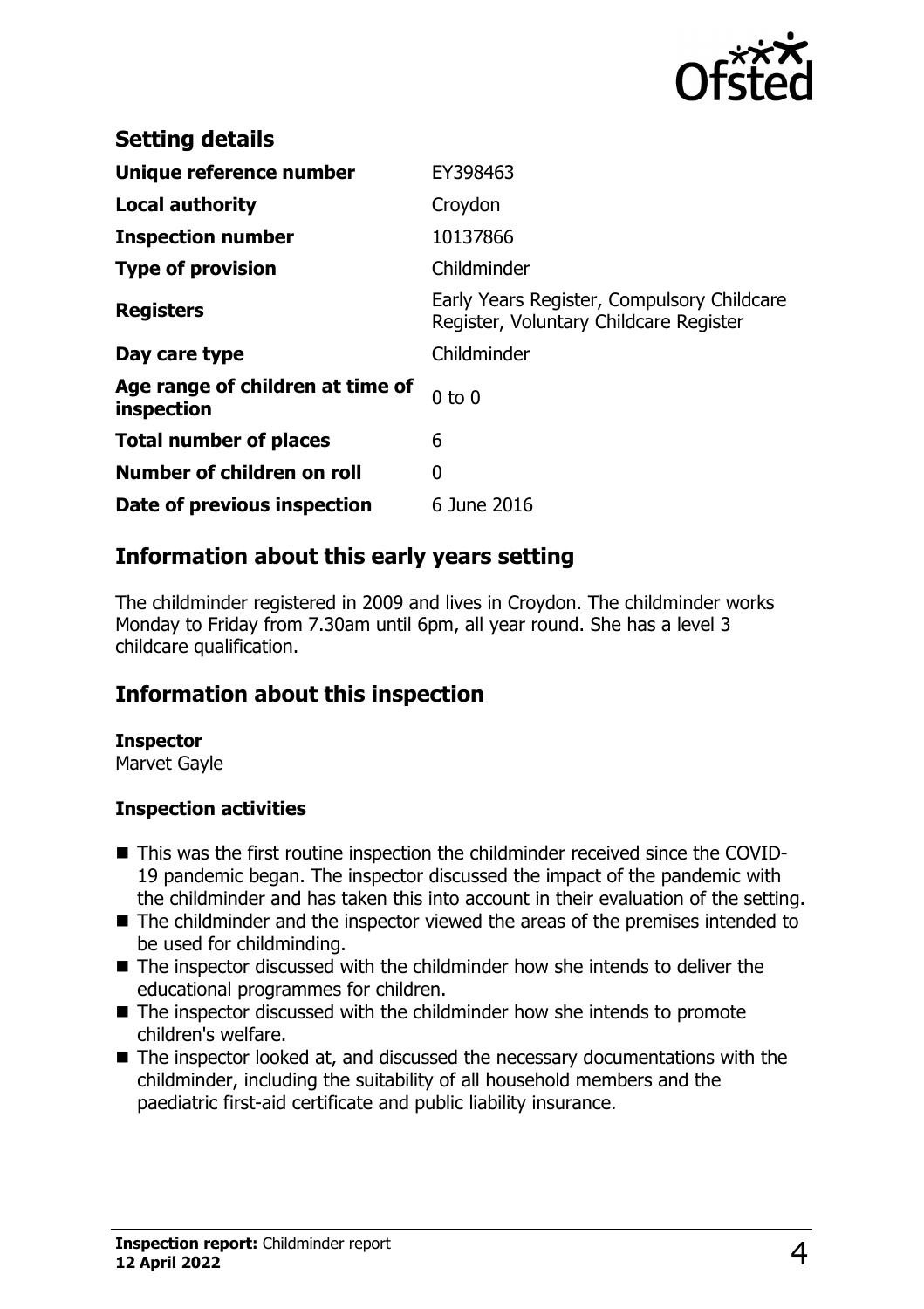

We carried out this inspection under sections 49 and 50 of the Childcare Act 2006 on the quality and standards of provision that is registered on the Early Years Register. The registered person must ensure that this provision complies with the statutory framework for children's learning, development and care, known as the early years foundation stage.

If you are not happy with the inspection or the report, you can [complain to Ofsted](http://www.gov.uk/complain-ofsted-report).